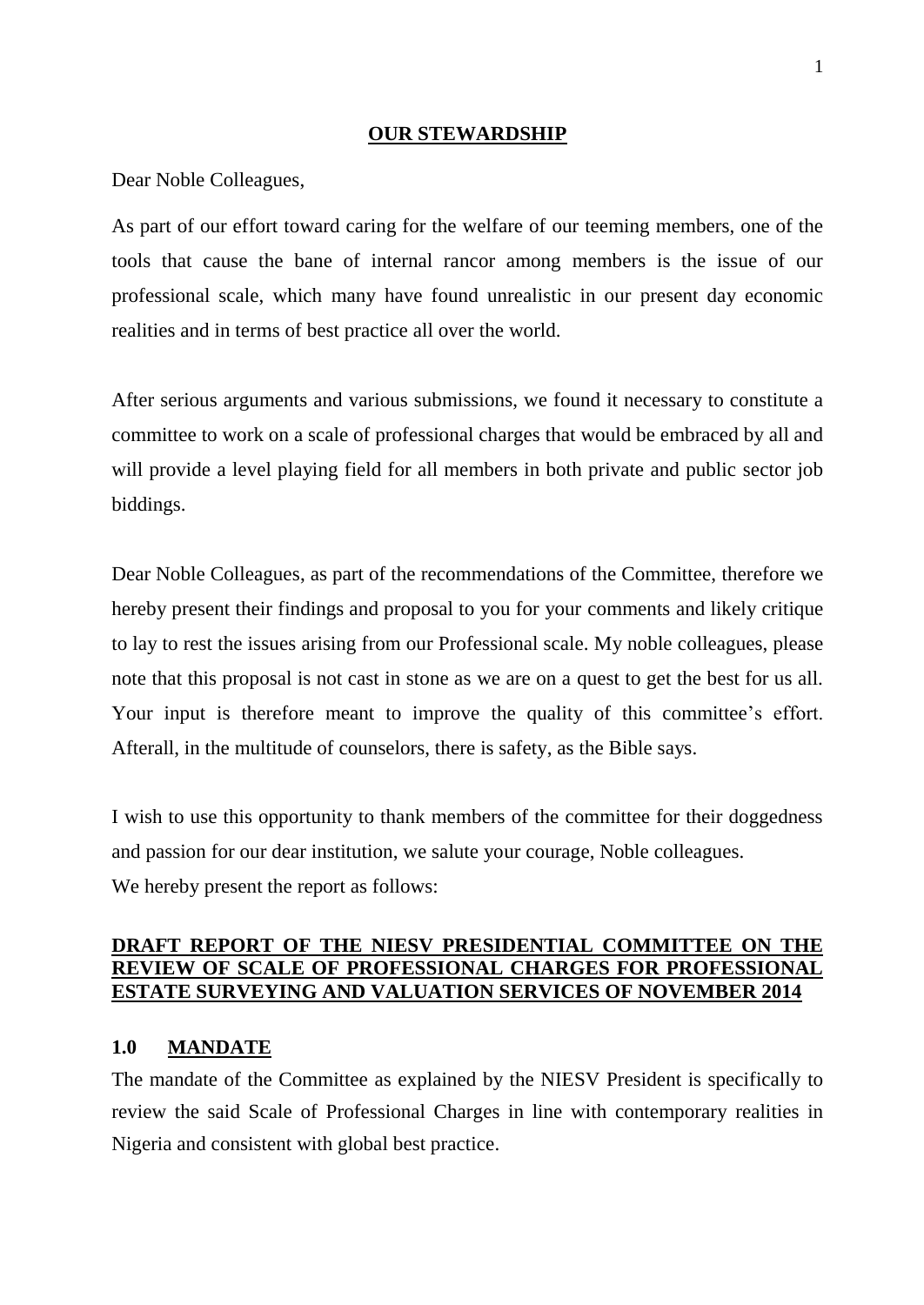### **2.0 METHODOLOGY OF WORK**

### **2.1 Sourcing for Inputs and Materials**

To facilitate its work the Committee through its members reached out to Noble Colleagues within the Town and Gown arms of the Professional Estate Surveying and Valuation family for inputs and materials. The Committee also reached out to other professional bodies and groups within and outside Nigeria to form a reliable basis for comparison and ensure realistic remuneration for the practicing Estate Surveyor and Valuer at all levels.

The combination of these efforts yielded inputs and materials which served as useful guide for the work of the Committee from following sources:-

- 1. NIESV Scale of Charges of 2001, 2009 and 2014.
- 2. Nigerian Bar Association (NBA)
- 3. Institute of Chartered Accountants of Nigeria (ICAN)
- 4. Nigerian Institute of Architects (NIA)
- 5. Nigerian Institute of Builders (NIOB)
- 6. Nigerian Institution of Surveyors (NIS)
- 7. Nigerian Institute of Quantity Surveyors (NIQS)
- 8. Nigerian Institute of Town Planners (NITP)
- 9. Computer Professionals Registration Council of Nigeria
- 10. Professional Scale of Fees for Consultants in the Construction Industry (April 1996)
- 11. Public Procurement Act (PPA) 2007
- 12. Development Network Africa on Fees Charged by South African Professionals.
- 13. Construction Industry Development Board of South Africa
- 14. South African Department of Public Service and Administration.
- 15. Engineering Council of South Africa.
- 16. The South African Council for the Quantity Surveying Profession
- 17. The South African Council for the Architectural Profession.
- 18. The South African Council for the Project and Construction Management Professions.
- 19. South African Guideline Tariff of Fees.
- 20. Mediterranean Journal of Social Sciences.
- 21. The Royal Institution of Chartered Surveyors (RICS)
- 22. Royal Institute of British Architects (RIBA).
- 23. Bank of Ireland Mortgage Bank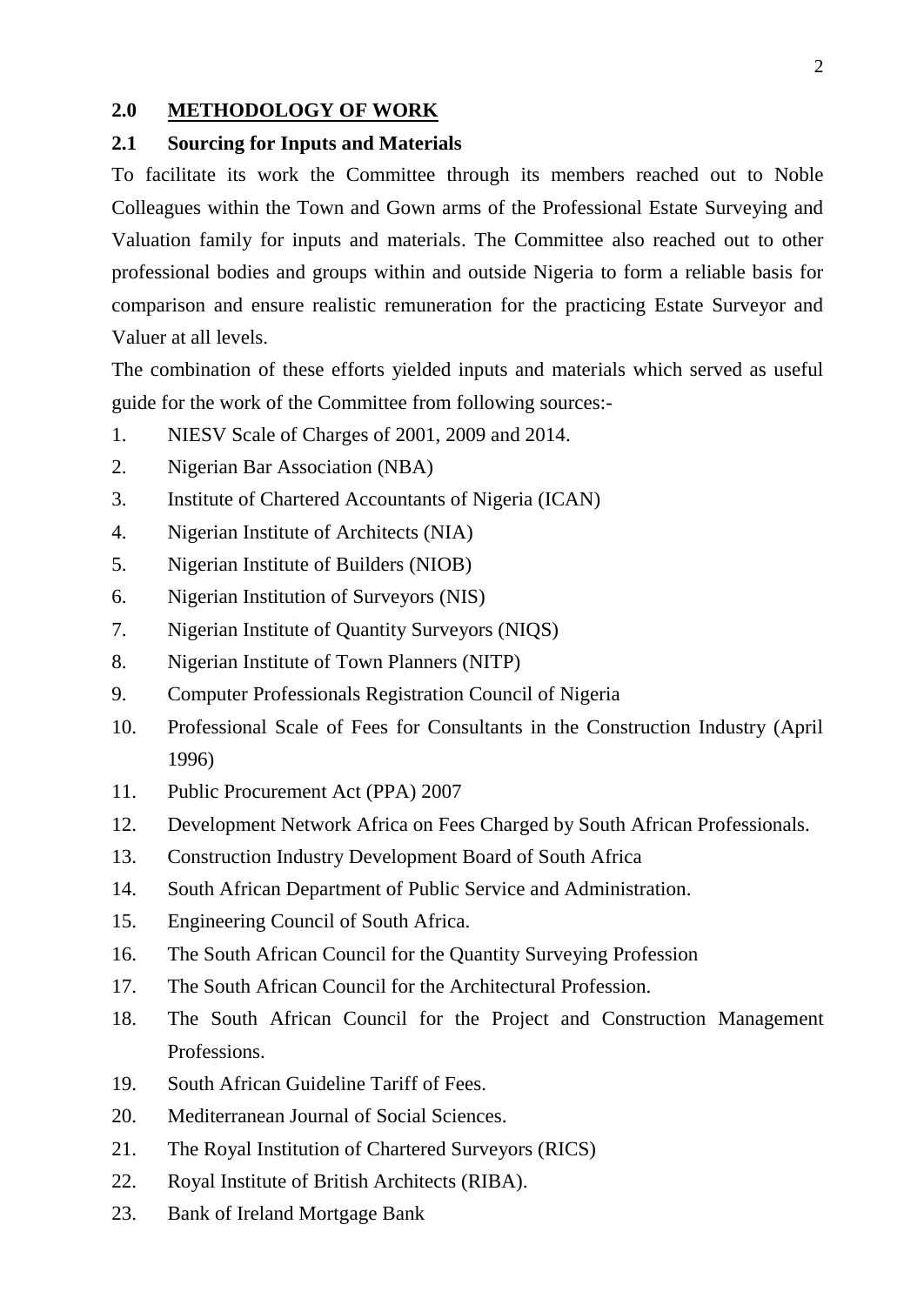- 24. Harvard Business Review.
- 25. American Bar Association's Model Code of Professional Responsibility.
- 26. Alliance of Institute of Electrical and Electronics Engineers of USA.
- 27. UCLA School of Law Research Paper.
- 28. California Medical Association.
- 29. Institution of Engineers Sri Lanka.

### **3.0 OBSERVATIONS**

- 1. The Committee recognizes:
	- i. that the principal duty of any professional is to service the wellbeing of his/her clients and the community rather than mere monetary gain;
	- ii. that in discharging his/her duties, the professional must charge sufficient fees in order to serve the client well and better preserve the integrity and independence of the profession.
- 2. The Committee notes:
	- i. that the call in some quarters for open-ended deregulation of the Professional Charges for Estate Surveying and Valuation Services cannot be sustained under the present level of our national development as it would be prone to avoidable abuses that would grossly injure our profession and Noble Institution;
	- ii. that in determining the Scale of Charges:
		- public interest must be served;
		- the Scale of Charges must not be excessive but should provide for fair and reasonable remuneration for the professional service(s) rendered; and
		- clients should be provided with services not only at a fair market–related cost but also at a cost which reflects adequate compensation that enables the Estate Surveyor and Valuer to render a good quality service.
	- iii. that the client employs the services offered by the Firm/Practice/Consultancy as constituted by the Partner(s) and Employees of the Firm/Practice/Consultancy, not the dichotomy of Associates and Fellows as recognized by the professional body; the Committee accordingly relates the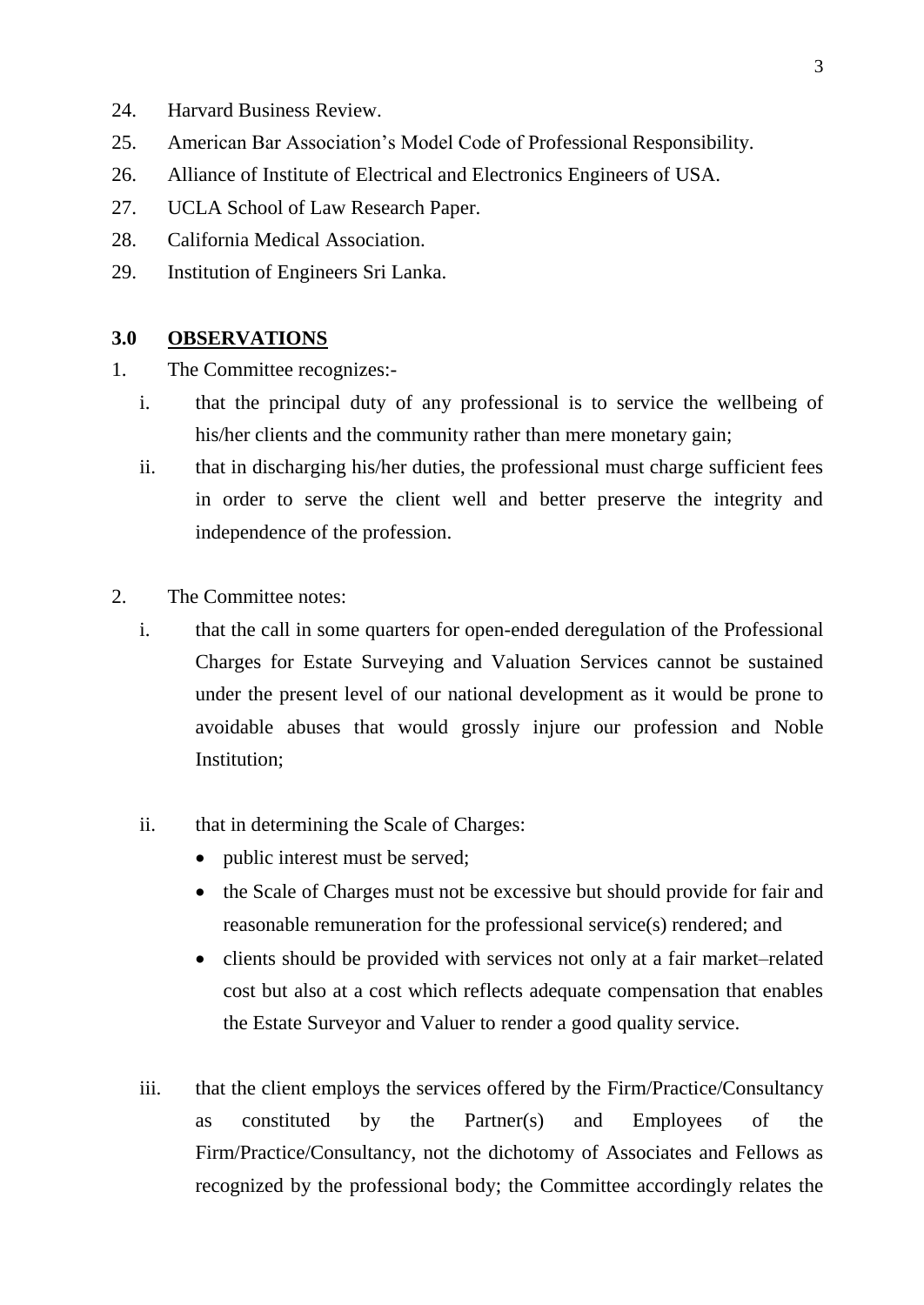fees payable to services offered by the respective Partner(s) and Employees of the Firm/Practice/Consultancy.

iv. That the suggestion in some quarters for the updating of the 1996 scale by applying a "World Bank or CBN Rate" (multiplier) cannot be substantiated and so was discountenanced.

### **THE SCHEDULE OF FEES**

In arriving at the Schedule of Fees chargeable for the Professional Estate Surveying and Valuation Services the Committee segregates the fees chargeable into Public Sector (PS) and Private Sector (PRS) briefs, given their peculiarities in content, scope and payment terms.

Accordingly, the following Schedule is hereby proposed:-

### **1. Public Sector Valuations (PSV)**

#### **(a) Public Sector Valuations 1 (PSV1):**

These include:

IPSAS-based, Assets Declaration, Insurance, Stocks and Shares, Mortgage Valuations.

Scale proposed is the Man/Hour Scale in line with Public Procurement Act 2007, Central Bank of Nigeria (CBN) and World Bank (WB) and other extant standards thus;

# **PROPOSED MAN/HOUR RATES**

Partner … N50 000/hr Associate Partner… N40 000/hr Surveyor… N25 000/hr Graduate Surveyor… N15 000/hr Support Staff: Senior… N10 000/hr Junior… N5 000/hr

### **(b) Public Sector Valuations 2 (PSV2):**

These involve Financial Reporting Council of Nigeria (FRCN)-based Valuations.

Adopt the Sliding Scale rates thus: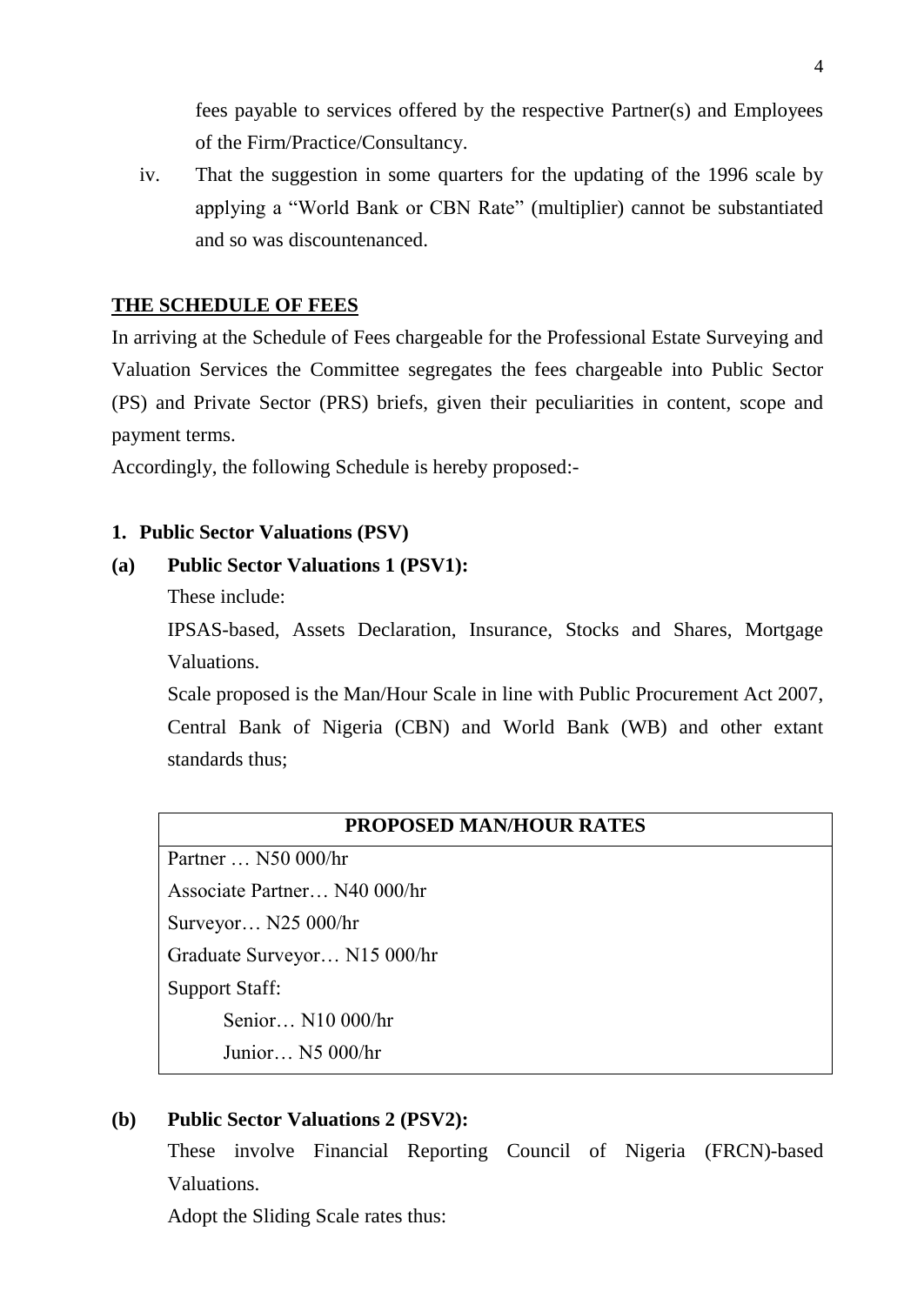| VALUE (N)                             | <b>FEE</b><br><b>AS</b><br><b>PAYABLE</b> |
|---------------------------------------|-------------------------------------------|
|                                       | PERCENTAGE OF VALUE                       |
| Up to N1.00 million, or part thereof  | N50 000.00                                |
| Next N5.00 million, or part thereof   | 2.0%                                      |
| Next N15.00 million, or part thereof  | 1.50%                                     |
| Next N30.00 million, or part thereof  | 1.00%                                     |
| Next N50.00 million, or part thereof  | 0.75%                                     |
| Next N100.00 million, or part thereof | 0.70%                                     |
| Next N200.00 million, or part thereof | 0.50%                                     |
| Residue                               | 0.20%                                     |

# **(c) Public Sector Valuations 3 (PSV3):**

These include:

- i. Compulsory Acquisition and Compensation Claims, including Valuation for Spill Damage and Remediation;
- ii. Valuation for Rating; and
- iii. Valuation of Chattels, Moveable Assets, Furniture, Fixture and Fittings.

Fee proposed is … **10%** of Value Determined or Compensation Payable.

# **(d) Public Sector Valuations 4 (PSV4):**

These refer to Assets verification, an exercise that involves mere verification of assets that have already been valued.

Fee proposed shall be based on Volume Billing mode subject to a minimum of **N50,000=** of Verified Value.

# **(e) PSV 5: Valuation of Plant and Equipment.**

Fee proposed… adopt Man/Hour Scale as in PSV1 above

# **2. Public Sector General Services (PSGS)**

# a) **PSGS 1: Project Management.**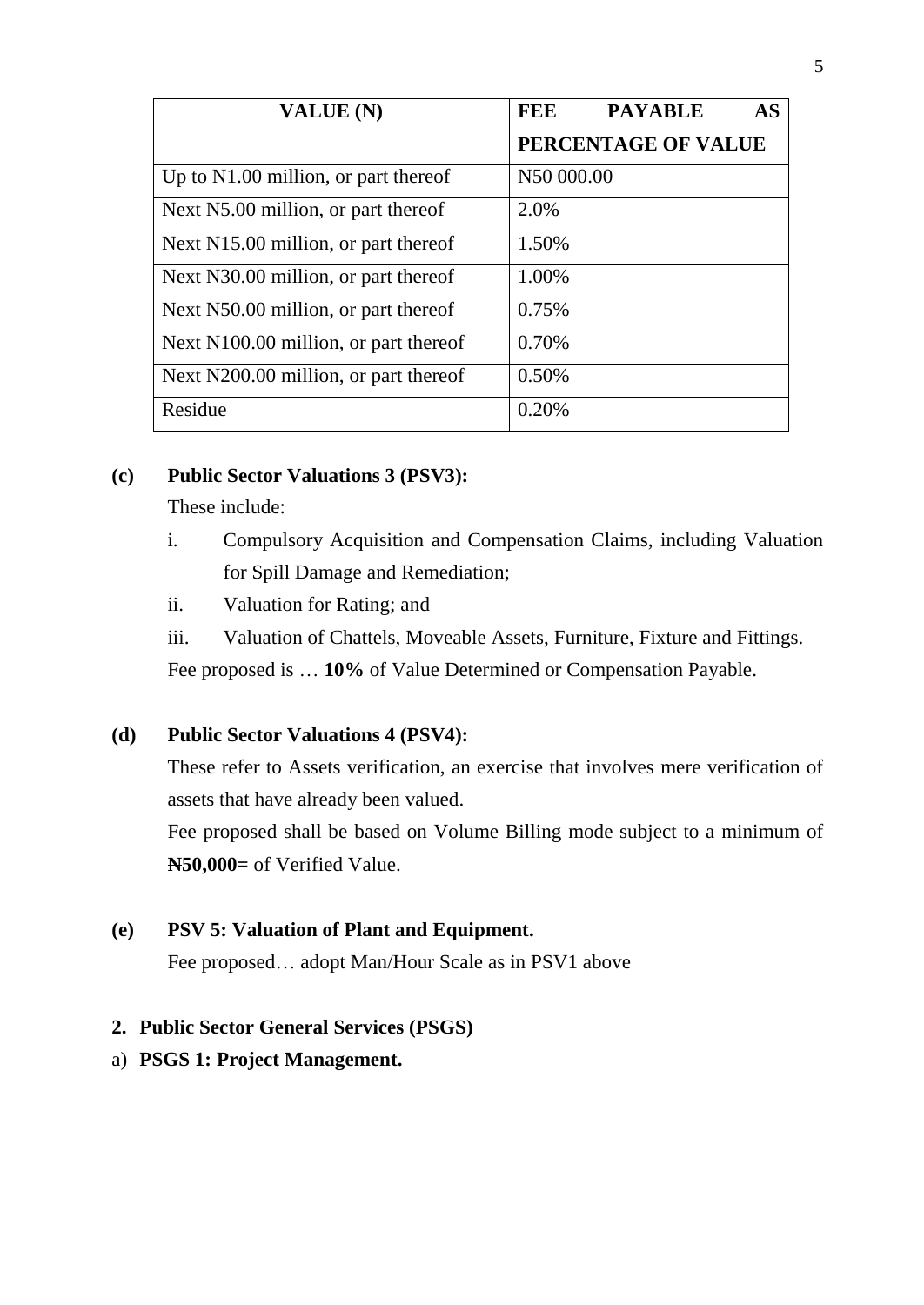Adopt Sliding Scale thus:

| <b>COST OF PROJECT</b>                | FEE<br><b>PAYABLE</b><br><b>AS</b> |
|---------------------------------------|------------------------------------|
| (N)                                   | PERCENTAGE OF COST<br>OF           |
|                                       | <b>PROJECT</b>                     |
| Up to N10.00 million, or part thereof | N300 000.00                        |
| Next N20.00 million, or part thereof  | 3.0%                               |
| Next N30.00 million, or part thereof  | 2.50%                              |
| Next N40.00 million, or part thereof  | 2.0%                               |
| Next N50.00 million, or part thereof  | 1.50%                              |
| Next N100.00 million, or part thereof | 1.00%                              |
| Next N200.00 million, or part thereof | 0.80%                              |
| Residue                               | 0.50%                              |

b) **PSGS 2: Property/Estate Audit** (including Integrity Tests).

Adopt Man/Hour Scale. As in PSV1 above.

c) **PSGS 3: Feasibility & Viability Appraisal.**

Fee is to be negotiated subject to a minimum of **N50,000=.**

d) **PSGS 4: Property Management.**

Fee proposed… **10%** of Gross Rent Payable.

e) **PSGS 5: Facility Management.**

Fee proposed… **10%** of cost of Annual Services.

f) **PSGS 6: Letting/Real Estate Brokerage/Agency.**

Fee proposed is **… 10%** of Gross Rent Payable, or Gross Proceeds of Sale/Purchase.

- g) **PSGS 7: Land Information Systems & Land Administration/ Land Use Titling.** Fee proposed… Negotiable, subject to the minimum of N100 000.00.
- h) **PSGS 8: Rural Land Management.** Fee proposed… Negotiable, subject to the minimum of N100 000.00.
- i) **PSGS 9: Rent Recovery.** Fee proposed… 15% of Gross Rent Recovered.
- j) **PSGS 10: Expert Witnessing.**

Fee proposed... N200 000.00 minimum for first appearance and N100 000.00 minimum for each subsequent appearance, if Partner; N150 000.00 minimum for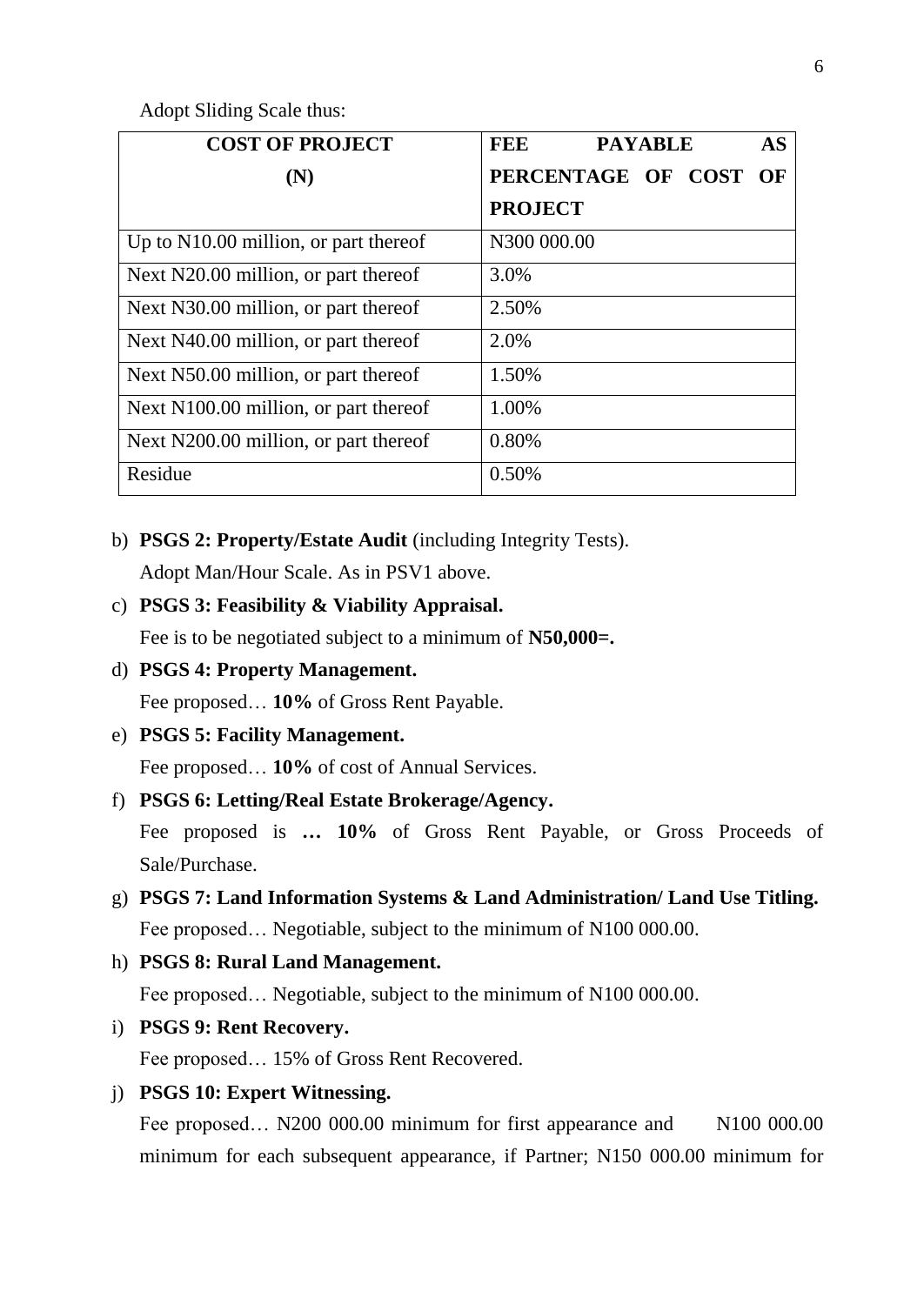first appearance and N75 000.00 minimum for each subsequent appearance, if Surveyor-Employee.

- k) **PSGS 11: Litigation & Arbitration.** Fee proposed shall be subject to extant Law on Arbitration in Nigeria, e.g Arbitration and Conciliation Act CAP A18.
- l) **PSGS 12: Preparation of Schedule of Dilapidation and Repairs.** Fee proposed is … **10%** of the Cost of Repairs.

### m) **PSGS 13: Environmental Impact Assessment**

Fee proposed… adopt Man/Hour Scale (ESV is a stakeholder in charge of the Social and Economic impact mitigation of the EIA Report).

- **3. Private Sector Valuations (PRSV)**
- **a) PRSV 1: Financial Reporting Standard (FRS) Valuations**  Scale proposed… adopt Sliding Scale as in PSV 2.
- **b) PRSV 2: Valuation for Insurance for Individuals and/or Companies.** Fee proposed… 25% of Premium payable.
- **c) PRSV 3: Securing Power of Attorney for Compensation Claims.** Fee proposed… 10% of Gross Compensation payable.
- **d) PRSV4: Mortgage Valuations.**

Fee proposed... up to N50.00 million, or part thereof, charge N50 000.00 only; Next N50.0 million, or part thereof, charge N80 000.00; for Value worth more than N100.00 million, charge based on Man/Hour Scale and issue full report.

# **e) PRSV 5: Assets Declaration… Individual or Court-directed.**

Fee proposed… adopt Scale as in PRSV 4.

**f) PRSV 6: Stock of Goods**

Fee proposed… adopt as in PRSV4.

**g) PRSV 7: Probate Valuation.**

Fee proposed… adopt Scale as in PRSV4.

- **h) PRSV 8: Valuation of Shares & Goodwill.** Fee proposed… adopt Scale as in PRSV4.
- **i) PRSV 9: Plant and Equipment Valuation:**  Fee proposed… adopt Man/Hour Scale as in PSV5.
- **4. Private Sector General Services (PRSGS):**
- **a) PRSGS 1: Letting/Real Estate Brokerage/Agency.** Fee proposed... adopt Fee as in PSGS 6.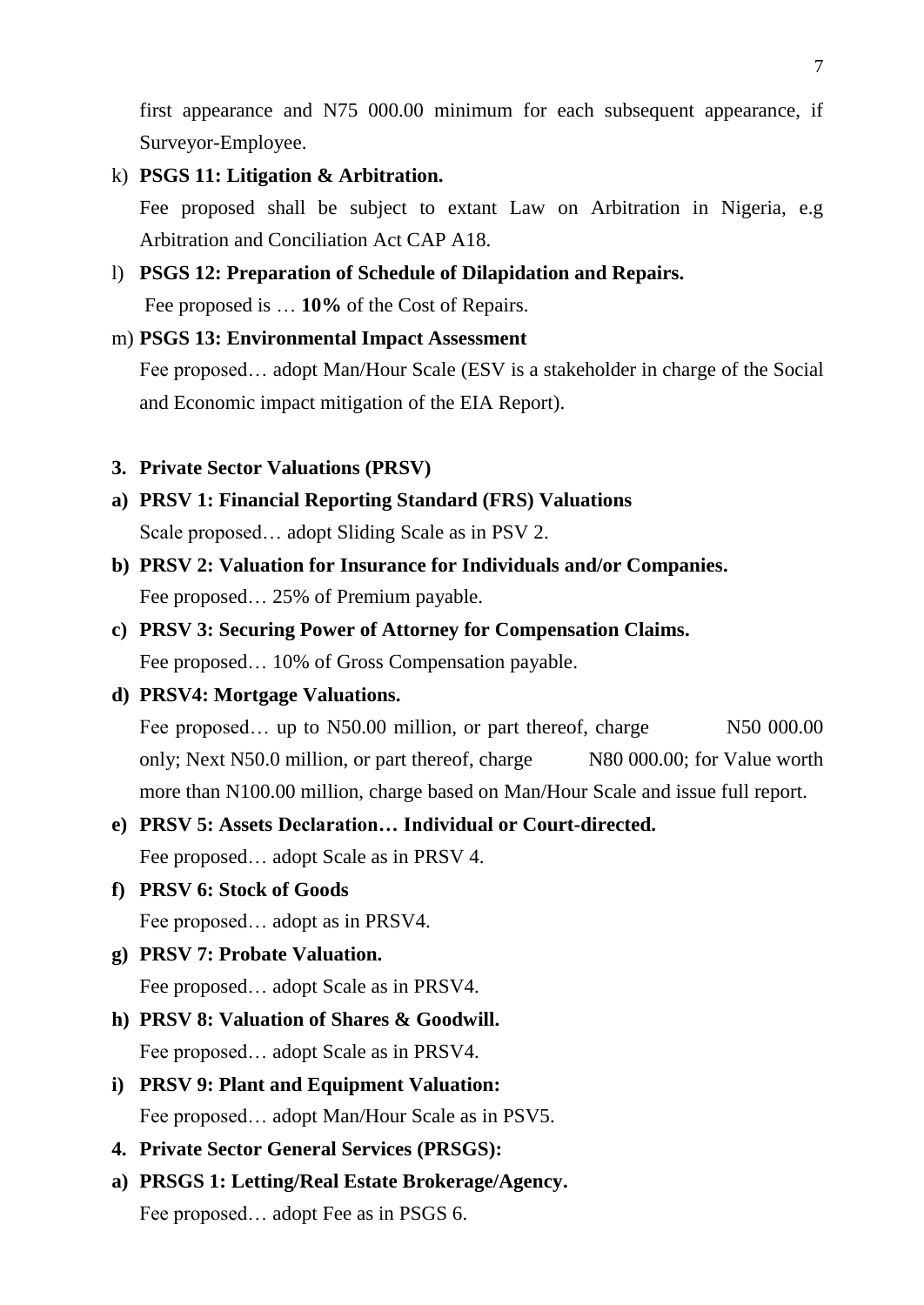- **b) PRSGS 2: Property Management.** Fee proposed… adopt Fee as in PSGS 4.
- **c) PRSGS 3: Facility Management.** Fee proposed... adopt Fee as in PSGS 5.

# **d) PRSGS 4: Project Management.** Fee proposed… adopt Sliding Scale as in PSGS 1.

### **e) PRSGS 5: Environmental Impact Assessment.**

Fee proposed… adopt Man/Hour Scale as in PSGS 13.

### **5. Abortive Work**

Where in the course of work the client terminates, or decides to terminate the work, or the work is in any way frustrated from completion, after both the client and the Estate Surveyor and Valuer have entered into a valid contract to undertake the work, the client shall pay for the abortive work undertaken by the Estate Surveyor and Valuer as at time of such termination, or notice to terminate, as shall be assessed and agreed by both parties and shall be deducted from the Mobilization/Commitment Fee earlier paid by the client, provided the Estate Surveyor and Valuer shall not, out of negligence or incompetence, be the reason for the termination or frustration of the work.

### **6. Reimbursible Expenses**

In all cases, whether a Public Sector or Private Sector brief, recoverable expenses and costs shall be paid separately outside the professional fees by the client to cover expenses incurred on such items as transportation, Board and Lodge, engagement of specialist inputs, production of extra copies of reports, photographs, these items of expenditure having been agreed with client before commitment, and which charge shall not exceed 20% of the Gross Professional Fee Chargeable.

### **RECOMMENDATIONS**

- 1. This report should be widely circulated for comments and reaction of a wider spectrum of Colleague Estate Surveyors and Valuers prior to its adoption.
- 2. Monitoring mechanism should be put in place for enforcement of compliance by all with this Scale of Professional Charges when eventually adopted, and severe penalties should be meted out to offenders to compel compliance.